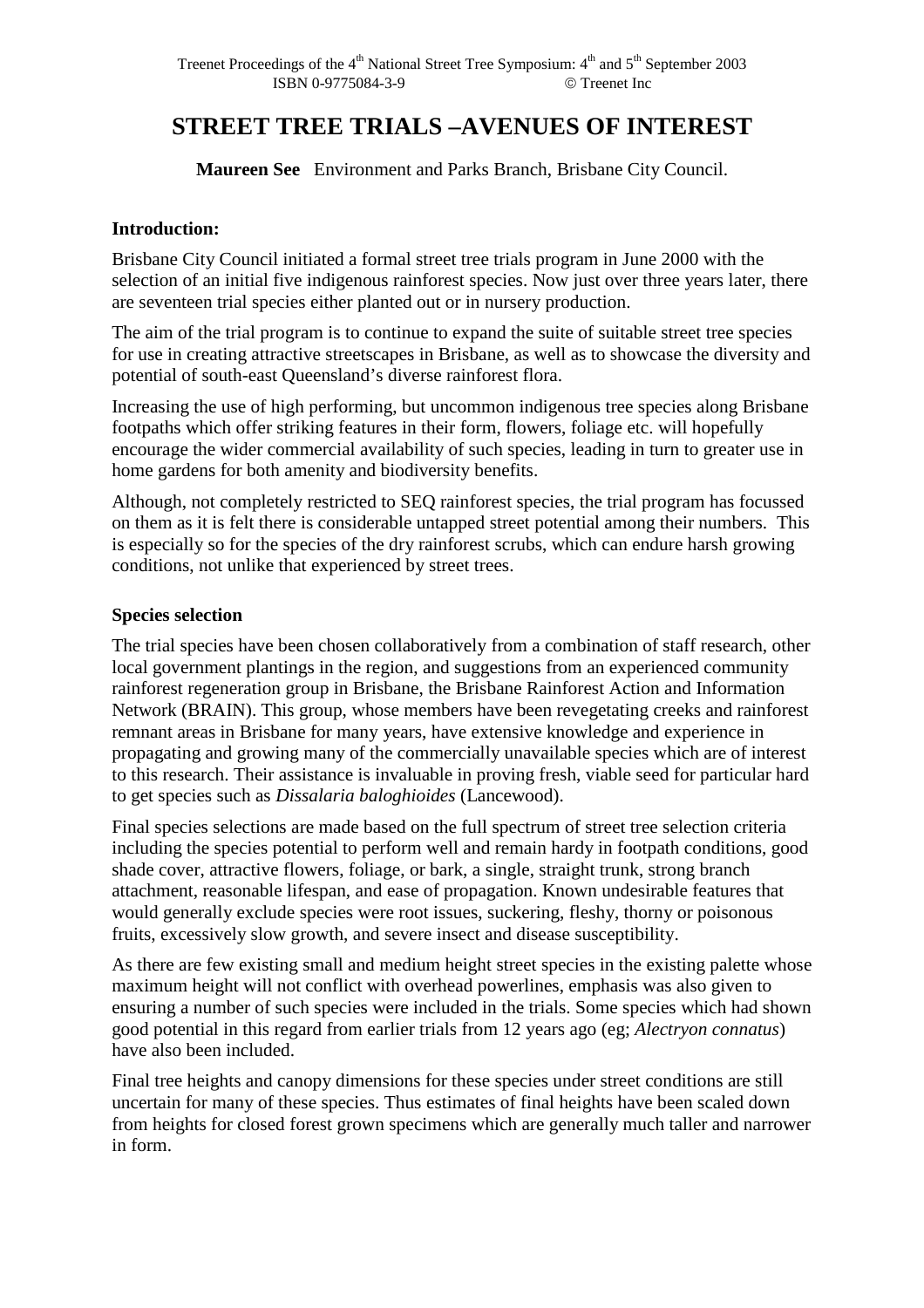It was also important to select for a wide variety of tree form, foliage textures, heights, colours, flowers and barks to maximise the choice available for varying site conditions such as narrow/wide footpath widths, road hierarchies, and existing landscape character.

#### **The species chosen to date are:**

| <b>Year 1</b>                                                                                                                | Year 2                                                                                                                                                  | Year 3                                                                                                                                         |
|------------------------------------------------------------------------------------------------------------------------------|---------------------------------------------------------------------------------------------------------------------------------------------------------|------------------------------------------------------------------------------------------------------------------------------------------------|
| <b>Selected 2000</b>                                                                                                         | <b>Selected 2001</b>                                                                                                                                    | <b>Selected 2002</b>                                                                                                                           |
| Streblus brunonianus<br>Elaeocarpus obovatus<br>Rhodosphaera rhodanthema<br>Flindersia xanthoxyla<br>Hodgkinsonia ovatiflora | Rapanea variabilis<br>Alectryon tomentosus<br>Dissilaria baloghioides<br>Aphananthe phillipensis<br><b>Brachychiton</b> discolor<br>Atalaya salicifolia | Alectryon connatus<br>Flindersia collina<br>Flindersia bennettiana<br>Guoia semiglauca<br>Elaeocarpus eumundii<br><b>Bolusanthus</b> speciosus |

The only introduced selection is the species *Bolusanthus speciosus* (Tree Wisteria) with attractive mauve, pea flowers and an interesting bark texture.

Further information on the seventeen trial species is given in Appendix 1.

## **Methodology:**

The field trials consist of a minimum of 100 specimens of each species planted in a variety of footpath conditions across the city using at least 10 specimens in any one site. Sometimes, site constraints or residents objections have resulted in less trees being planted than planned, although commonly 20 –30 specimens are planted. Stock size is usually around 1.1 –1.3 m tall within a 250mm diameter container.

Stock quality is seen to be a critical element, with planting stock contract grown by a nursery contracted to meet Council's Nursery Stock Standard. Stock is grown at the nursery from seed specifically collected for the purpose by volunteers or nursery staff, or grown on from smaller purchased stock. Planting takes place within either the Council's "spring planting window" (September-November) or the "autumn planting window" (March-May). Plants are fertilised at planting with Osomocote and thereafter regularly watered, fertilised and weeded at the same frequency as per standard street tree early care practices (ie; a 12 month period consisting of weekly for the first month and then monthly for the next 11 months). An organic liquid fertiliser (Charlie Carp) is added to the water provided at each maintenance visit.

Planting site details and plant dimensions are recorded at planting, and performance is being monitored at present with the assistance of Horticulture students from Grovely TAFE in Brisbane.

Due to inter-specific differences in growth rates and stock availability, as well as linking plantings to seasonal windows, there is considerable variation between species in both the number and timing of their plantings to date. Eight of the seventeen species have been installed since March 2001, with the last planting in November 2002.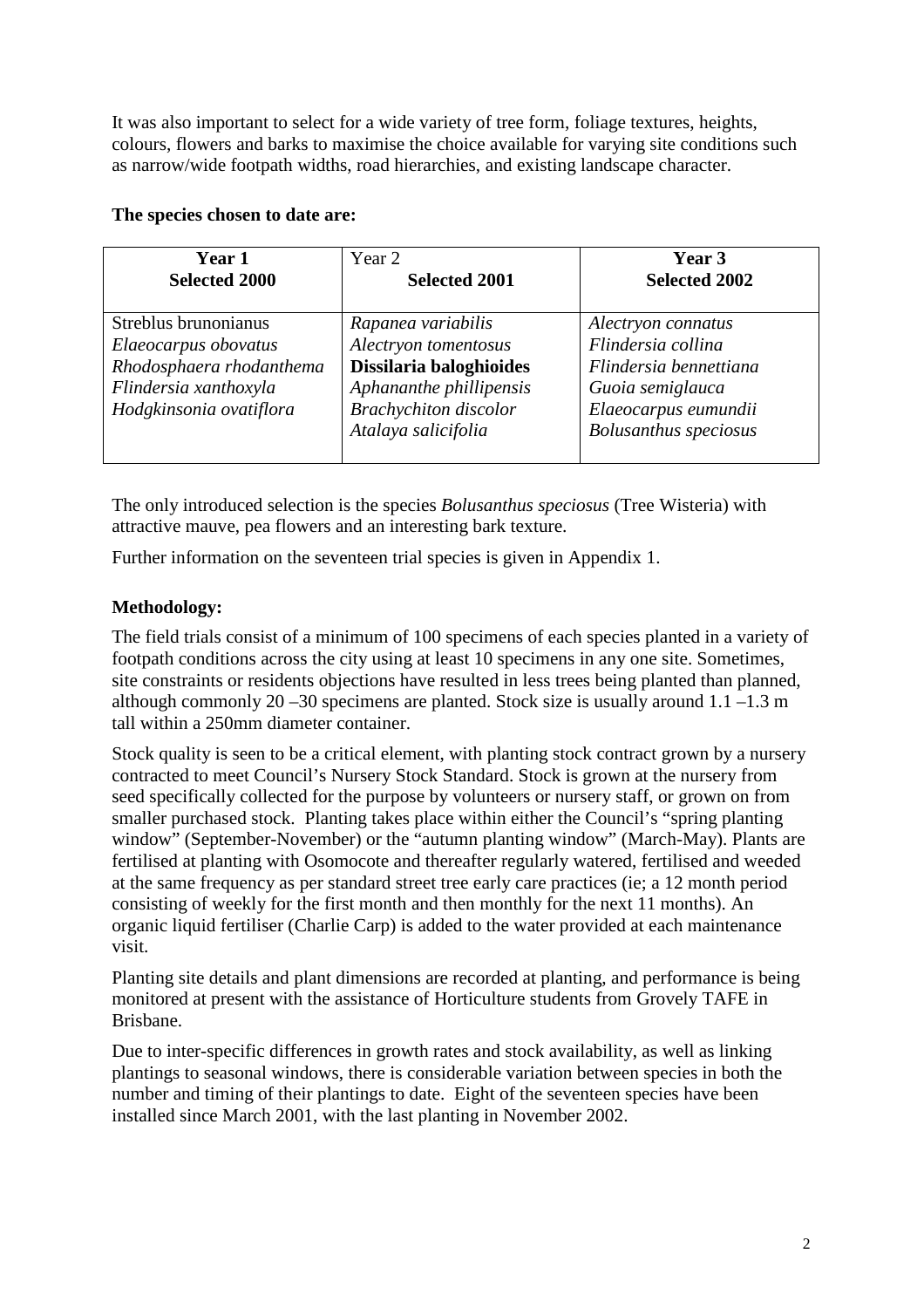| <b>Numbers</b> | <b>Botanical name</b>        | <b>Common name</b>    | No. sites established |
|----------------|------------------------------|-----------------------|-----------------------|
| planted        |                              |                       |                       |
| 173            | Rhodosphaera rhodanthema     | Tulip Satinwood       |                       |
| 220            | Flindersia xanthoxyla        | <b>Yellow Wood</b>    | 15                    |
| 129            | Streblus brunonianus         | <b>Whalebone Tree</b> |                       |
| 62             | Hodgkinsonia ovatiflora      | Golden Ash            |                       |
| 28             | Elaeocarpus obovatus         | Hard Quandong         |                       |
| 48             | Alectryon tomentosus         | Hairy Bird's eye      |                       |
| 40             | Rapanea variabilis           | Muttonwood            |                       |
| 75             | <b>Brachychiton</b> discolor | Lacebark              |                       |

**Table 1: List of trial species planted out as of August 2003** 

#### **Results:**

Performance data from all sites is to be provided to Council by the TAFE students shortly.

In the interim, some preliminary data has been collected by Council staff from a subset of existing sites. Where specimens are less than 12 months old, growth data since planting has been extrapolated to an annual figure.

The latter records have provided the following growth data:

| <b>Species</b>               | Minimum average        | No. of sites<br><b>Maximum</b> average |                             |
|------------------------------|------------------------|----------------------------------------|-----------------------------|
|                              | $growth$ rate $(m/yr)$ | growth rate $(m/yr)$                   | measured                    |
|                              | recorded at a site     | recorded at a site                     |                             |
| Rhodosphaera rhodanthema     | .45                    | .91                                    | 3                           |
| Alectryon tomentosus         |                        | .40                                    | 1 *                         |
| Elaeocarpus obovatus         | .26                    | .33                                    | $\mathcal{D}_{\mathcal{L}}$ |
| <b>Brachychiton</b> discolor | .20                    | .33                                    | $\mathcal{D}_{\mathcal{L}}$ |
| Hodgkinsonia ovatiflora      | .26                    | .29                                    |                             |
| Streblus brunonianus         | .26                    | .28                                    | $\overline{2}$              |
| Rapanea variabilis           |                        | .26                                    | $\ast$                      |
| Flindersia xanthoxyla        | .07                    | .23                                    |                             |

**Table 2: Average annual growth rate comparisons of trial species as at August 2003** 

This species has only been planted at one site to date.

In reviewing species performance to date, the findings must be viewed in the context of the very dry conditions experienced in Brisbane during the period between March 2001 and the present when the plants were installed and becoming established.

Bureau of Meteorology data for Brisbane for that period reveals that in the first summer following the initial plantings, (the months of December 2001 and January/February 2002), the average summer rainfall in Brisbane was only 229mm, which is 52% of the average annual rainfall for that period (442mm). The following summer of December 2002 and January/February 2003 was 335mm, being 76% of the average summer rainfall.

Rainfall was lower overall throughout the year also. In 2001, the entire annual rainfall for Brisbane was 961mm, (being 80% of the annual average rainfall figure of 1204mm), and 2002 drier still with 741mm (only 62% of the average).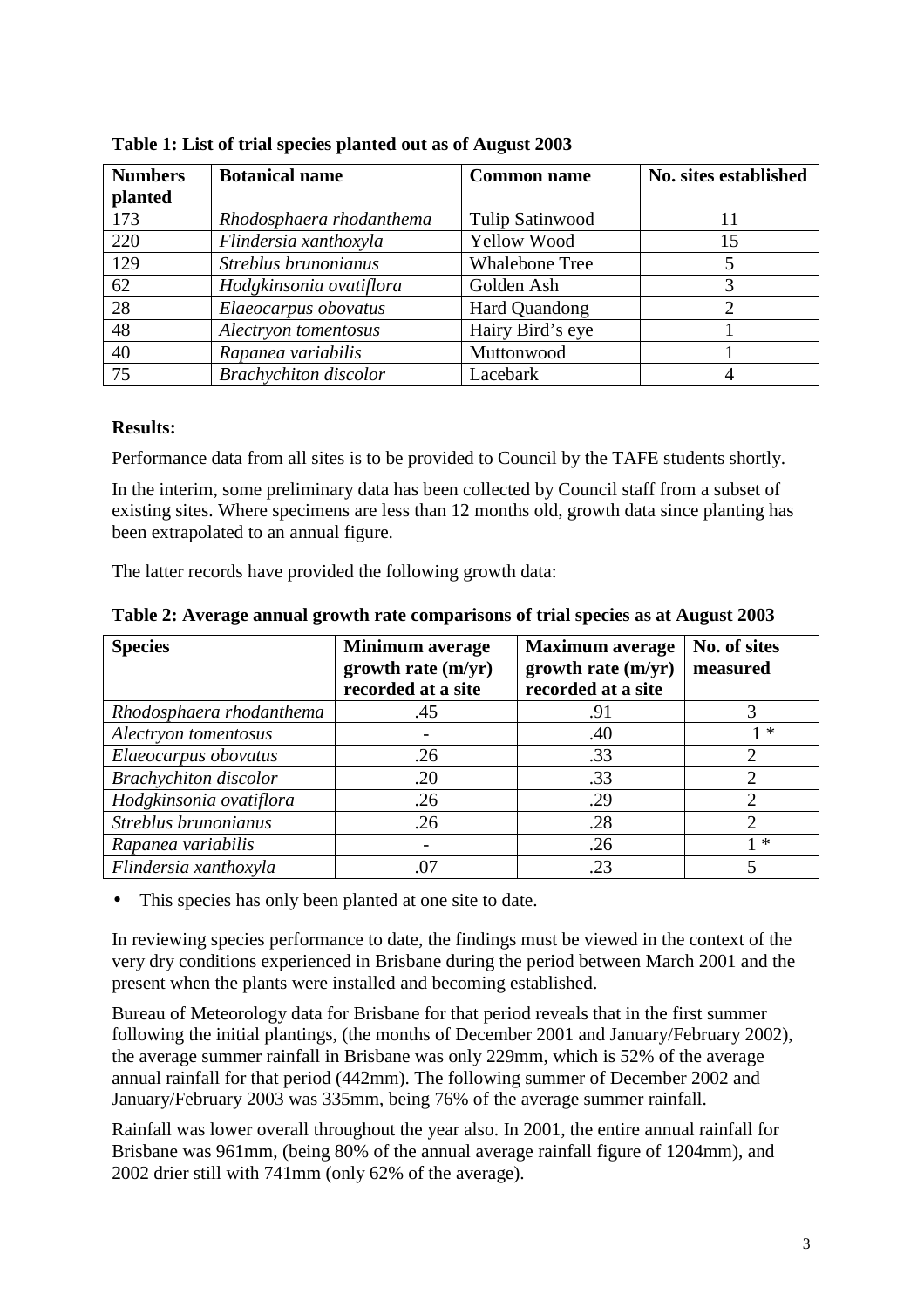The year 2003 to date has also been below average, with only 77% of the average rainfall received for the months of January to July.

### **General findings to date are as follows:**

• *Rhodosphaera rhodanthema* (Tulip Satinwood) has performed the best in terms of growth rate of all eight species planted so far, with an annual height increase of between .47m/yr and .91m/yr. It also has the appeal of glossy largish leaves with a red flush in the new growth. It is subject to some minor insect attack, but this does not appear to have an impact on general tree health and performance.

The species is performing best at present on two sites on sandy loam soils, although good results are still found on a heavier clay soil as well. pH ranges are from 6.8 to 7.

Some young specimens are demonstrating a juvenile structural issue with multiple, crowded branches arising from the one point on the trunk.

• The single planting of *Alectryon tomentosus* (Hairy Bird's eye) planted in November 2002 is performing uniformly well in an exposed, windy median environment. This species is possibly the second best performing species at present, after *Rhodosphaera rhodanthema.* 

After only 9 months in the ground, the trees appear to be growing quite vigorously at 0.4m/yr with the added appeal of reddish- bronze new growth. This species is from the very hardy family Sapindaceae, which boasts some of the best performing native Brisbane street tree species such as *Harpullia pendula* (Tulipwood) and *Cupaniopsis anacardioides* (Tuckeroo). (Interestingly, three other species of the seventeen trial species are also from the Sapindaceae family (*Guioa semiglauca, Atalaya salicifolia* and *Alectryon connatus*).

Ripening fruit is evident on approximately 15% of specimens. Expected to grow to approximately 8 metres, it has a rounded, shady canopy.

• *Elaeocarpus obovatus* (Hard Quandong) was expected to be slower growing in comparison to others, but to be a hardy species. This is based on previous cultivation knowledge in garden and park plantings. While growth rates have been reasonable (.26m/yr and .33m/yr), performance in general at the two existing plantings (May 2002 and November 2002) has been affected by maintenance problems. Further plantings of this species at a number of sites are planned in spring 2003, and it will be interesting to compare their performance with existing plantings.

As at all sites, where residents are providing care to specific trees outside their properties, performance is considerably better. This species often occurs naturally along creeklines in Brisbane and is likely to perform best on sites with good moisture At least two other species of this genus are popular landscape choices in Brisbane, *Elaeocarpus reticulatus* (Blueberry Ash) and *Elaeocarpus obovatus* (Blue Quandong). A third, *Elaeocarpus eumundii* (Eumundii Quandong*),* has now also been selected for trialling following good performance elsewhere. It bears masses of tiny white flowers and attracts birds to its blue fruits.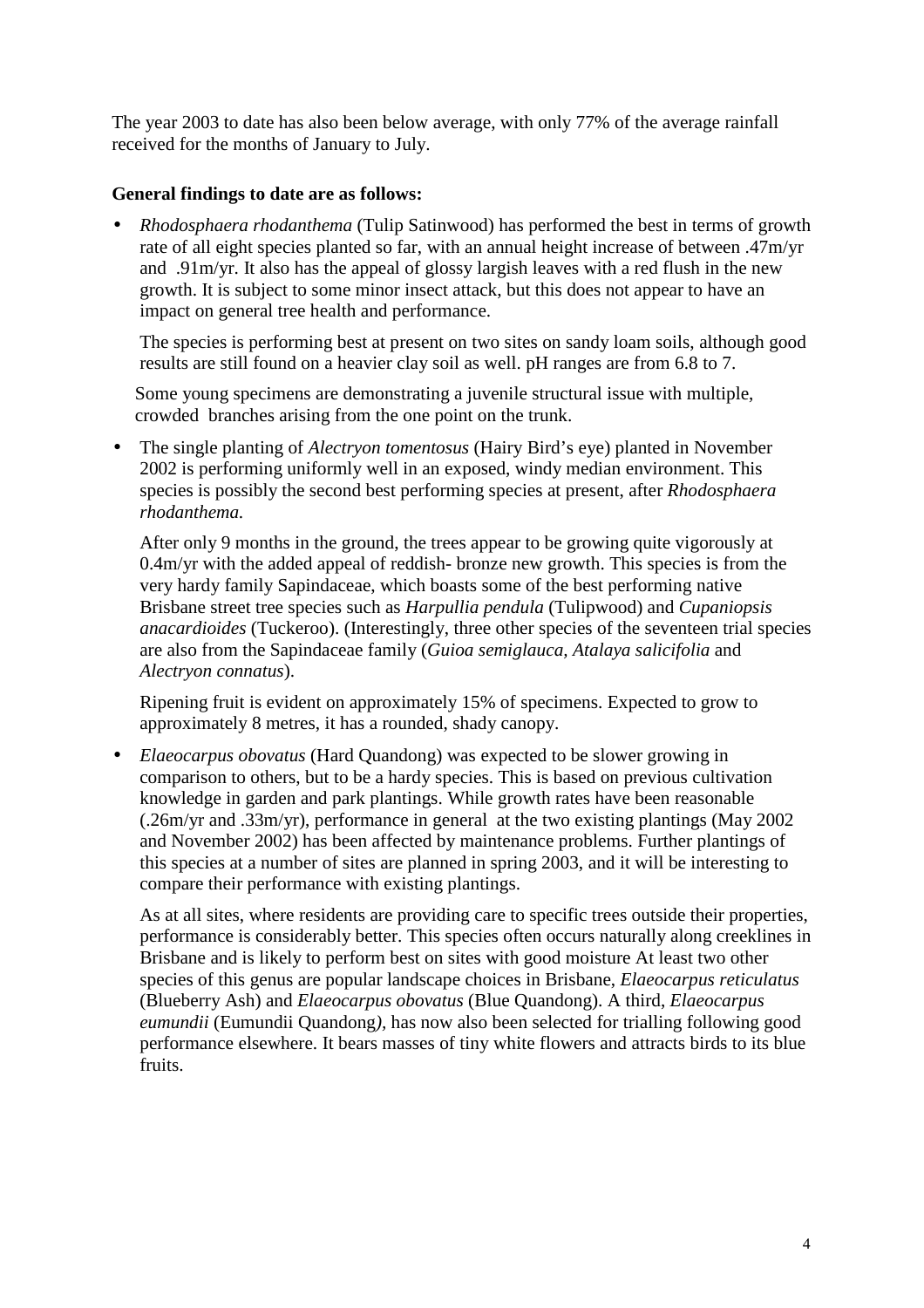A considerable variability in form and leaf size amongst specimens in this species was noted at all sites.

- *Brachychiton discolor* (Lacebark) is a very large ornamental tree with attractive pink star shaped flowers. A popular related species used in ornamental plantings in Brisbane is the Flame Tree (*Brachychiton acerifolius*). It appears to be performing quite well with growth rates of .20m/yr and .33m/yr at the two assessed sites. Some insect attack is evident on the leaves at both sites, but does not appear to be affecting vigour. This species has quite a thick trunk as a mature tree and is selected for wider footpaths only.
- *Hodgkinsonia ovatiflora* (Golden Ash) is one of the small to medium height species with a rounded canopy and small glossy leaves, selected also for its potential use under powerlines. Whilst not growing rapidly to date, the two sites recorded are demonstrating acceptable growth of .26m/yr and .29m/yr, and reasonable health and vigour. There appears to be slightly better performance on more sheltered locations within sites. However, a third planting has performed extremely poorly, with nearly all specimens stunted with yellowed, sparse foliage and many virtually leafless specimens. (The growth data for this site cannot be estimated as the average height at planting was not available). The reasons for this result will be investigated further. The oldest plantings are approximately 21 months.
- There was variable performance evident between individual *Streblus brunonianus* (Whalebone Tree) specimens. The best performing specimens demonstrate dark green, dense, healthy growth, and often appear to be those receiving additional water and mulch from adjacent businesses or residents in the post maintenance period. By comparison, others in the same street, often without this extra care have generally sparser foliage and slower growth rates, although in most cases are still acceptable performers. A number of specimens under stress are exhibiting yellowing of leaves, reduced leaf size and leaf drop. The species appears to be performing fairly well the same at both sites, with one site being a clay loam and the other a sandy loam. pH values at the sites measured were around  $6.8 - 7$ .

In their initial years, it is observed at both sites that in street plantings at least, this species seem to concentrate most biomass increase into bushy lateral growth. The average annual height increase is between .26m/yr and .28m/yr. Small yellow fruit attractive to birds, was observed on two year old specimens. This species holds promise for use under powerlines if successful. A specimen cultivated in a Brisbane home garden is 4 metres high after nine years and with a dense bushy habit and attractive dark green serrated foliage.

- *Rapanea variablis* (Muttonwood) is another of the lower growing species, possibly growing to 6m, with attractive glossy, oblanceolate leaves and rust coloured new growth flushes. Only one planting has occurred to date (November 2002), with specimens so far appearing to be performing acceptably well on average (.26m/yr), with good form and vigour. Many specimens were observed to be in flower over the winter period, with small cream flowers borne directly on the woody stems.
- *Flindersia xanthoxyla* (Yellow Wood) is a tall spreading species which has been observed as an attractive amenity tree in park and golf course settings. In the trials on a range of soil types, it appears to be a generally slower growing tree compared to the other species, with an average annual height increase ranging between .07m/yr and .23m/yr between sites. The three remaining sites all recorded average growth rates of 0.14m/yr. As for *Streblus brunonianus*, specimens appear to be struggling where additional water and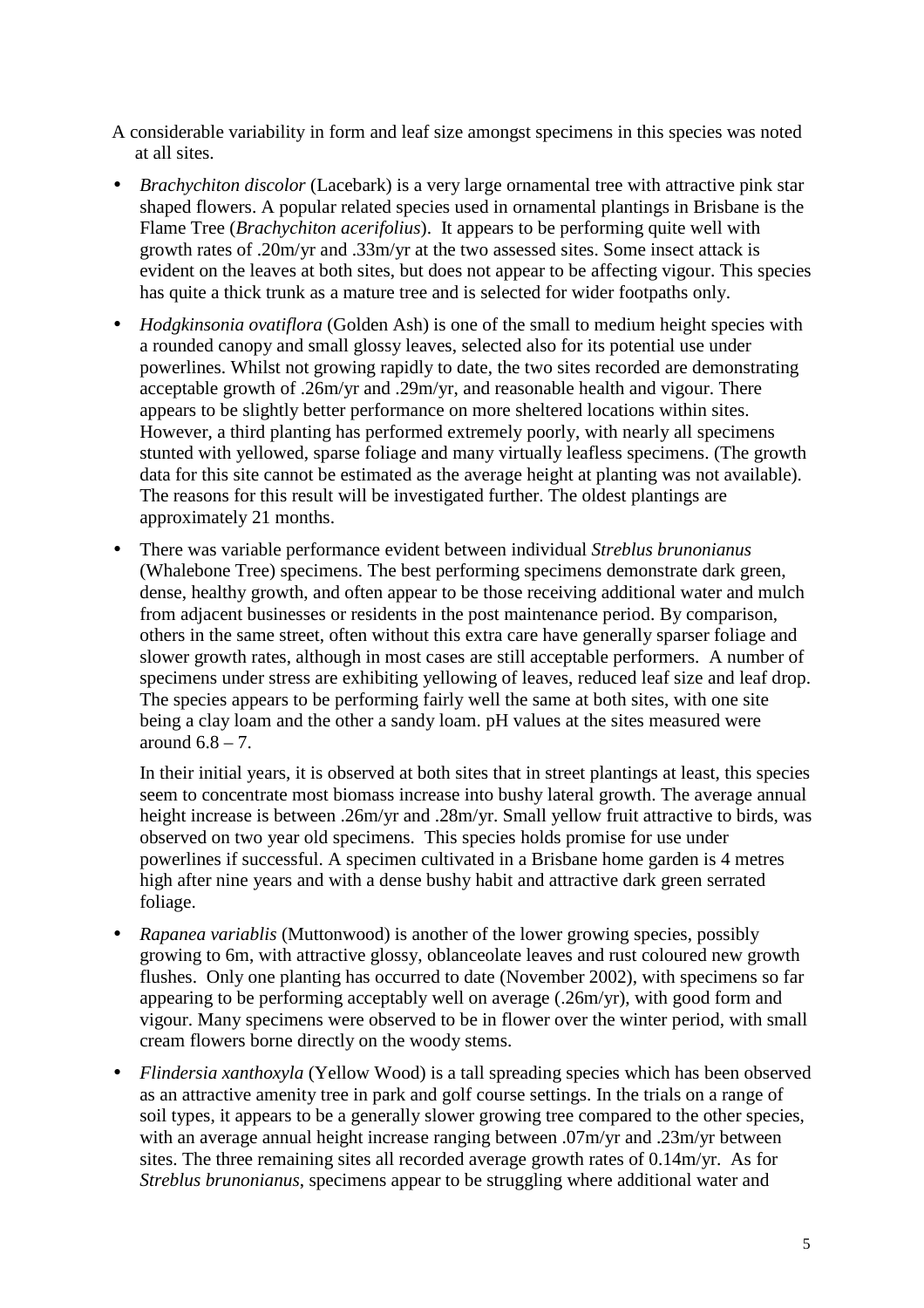mulch have been limited after the conclusion of the establishment maintenance. A quality issue affecting a limited number of stock may be contributing to poor performance in some earlier plantings.

The remainder of the Year 2 species, together with one of the Year 3 species are scheduled for planting this spring:

- *Dissilaria baloghioides* ( Lancewood)
- *Aphananthe phillipinensis* (Native Elm)
- *Atalaya salicifolia* (Scrub White Wood)
- *Alectryon connatus* (no common name)

Planting of all Year 3 species is expected to be complete by autumn 2004.

As a new element to the trials program in 2003, Energex, the authority responsible for the power distribution network in SEQ, has provided a selection of grafted *Brachychiton* cultivars to Brisbane City Council for inclusion in the trial program.

Four cultivars have been provided by Energex for trialling to assess their performance as ornamental, lower growing species under powerlines. In May 2003, twenty five specimens of the four cultivars were planted and their progress will be now monitored as part of the overall program.

## **Conclusion**

It is anticipated that it may take up to five years or even longer to determine the true potential of many of these species as suitable street trees in Brisbane.

Species which prove successful in these Brisbane trials could be expected to perform comparably from the north coast of New South Wales through to the Sunshine Coast.

This trial work is planned to continue for the foreseeable future as an integral part of Brisbane City Council's overall street tree management program.

It is expected there are still many more potentially successful street tree species to be found amongst the diverse rainforest flora of South East Queensland, and enormous benefit to be gained from exchanging information with other Councils undertaking similar investigations.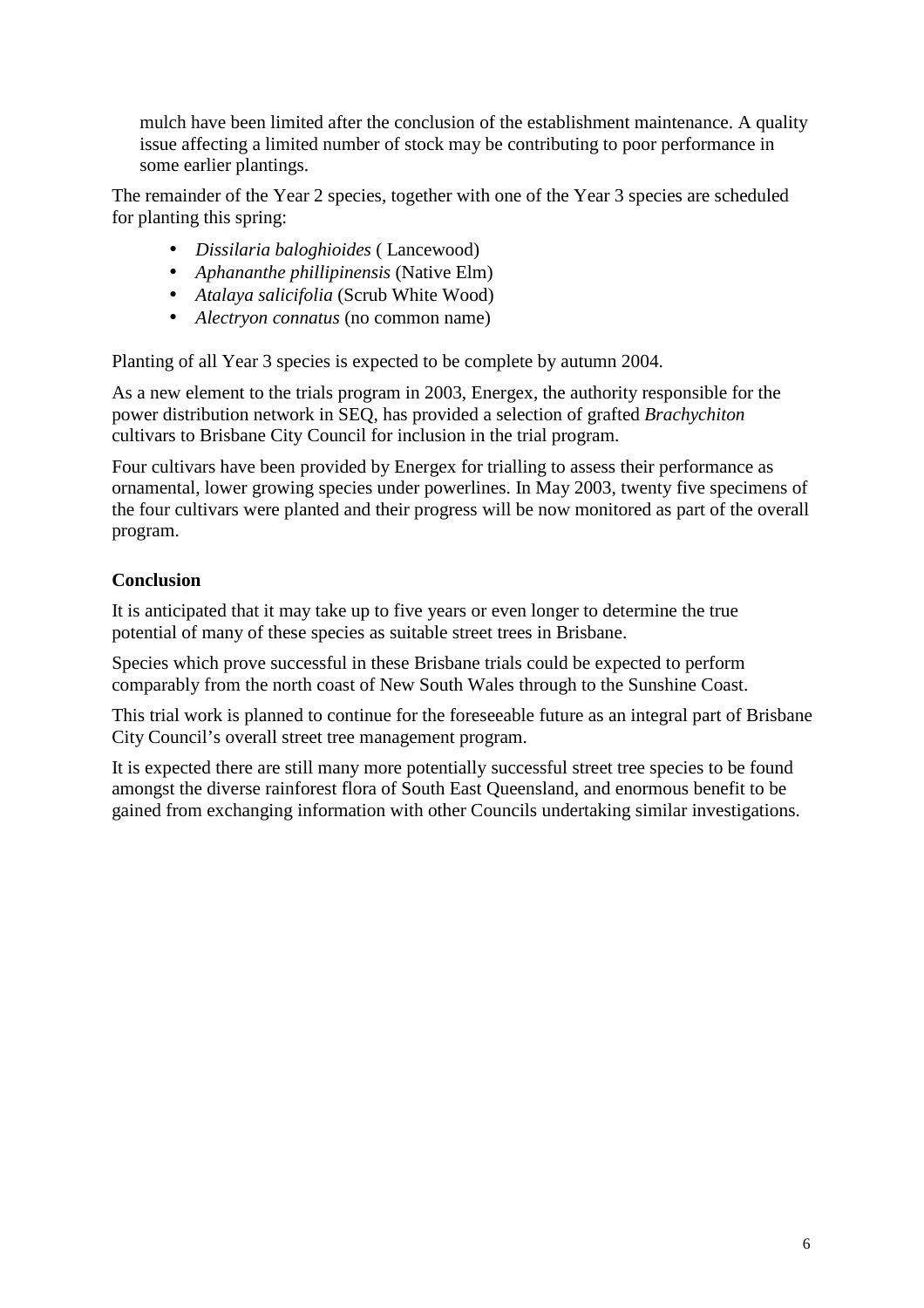# **Appendix 1 General Information on Street Tree Trial Species**

## *Year 1 Species*

| <b>Species</b>                              | <b>General Description</b>                                                                                                                                    | Tolerances/                                           | <b>Wood Qualities</b>                                                      | Lifespan                                             | <b>Other comments</b>                                                                    |
|---------------------------------------------|---------------------------------------------------------------------------------------------------------------------------------------------------------------|-------------------------------------------------------|----------------------------------------------------------------------------|------------------------------------------------------|------------------------------------------------------------------------------------------|
|                                             | (ht, spread, foliage, flowers)                                                                                                                                | <b>Resistance</b>                                     |                                                                            |                                                      |                                                                                          |
| <b>Streblus</b><br>1.<br><i>brunonianus</i> | Small to medium size tree of dry<br>rainforest which grows to approx $4-6$<br>metres in cultivation. Has an upright<br>columnar to rounded dense canopy with  | Known to<br>look good<br>even after<br>being          | Extremely tough<br>and flexible<br>timber. Called<br><b>Whalebone Tree</b> | Unknown<br>but not<br>shortlived                     | Trees may be seen<br>in the wild at Rafting<br><b>Ground Reserve</b>                     |
| <b>Whalebone</b><br><b>Tree</b>             | thin, dark-green serrated lanceolate to<br>ovate foliage which are lightly<br>sandpaperish to the touch (3 - 8cm long x<br>3cm wide).                         | neglected                                             | because stiff<br>tough timber<br>used to make<br>women's corsets           |                                                      | Propagation from<br>cuttings<br>Useful shade tree                                        |
| (Moraceae)                                  | Flowers insignificant, fruit a small<br>yellowish 5mm berry -Closely related to<br>Sandpaper Fig and Rough-leaved Elm                                         |                                                       |                                                                            |                                                      | Possible application<br>under powerlines                                                 |
| 2.<br>Elaeocarpus                           | Bushy tree to $> 10m$ tall in the wild<br>(likely to be only 6-8m in cultivation)                                                                             | Adaptable to<br>wide range of                         | White, hard &                                                              | Longlived                                            | Birds are attracted to<br>fruit                                                          |
| obovatus                                    | with elliptical leaves 10cm x 3.5 cm.<br>Naturally occurs along Brisbane<br>creeklines,                                                                       | situations<br>and soil<br>types.                      |                                                                            | Remnant<br>specimen                                  | Cultivated specimen<br>at entrance to                                                    |
| Hard<br>Quandong                            | Becomes covered in sprays of tiny white<br>bell flowers in spring that are highly                                                                             | Likely<br>tolerant of                                 |                                                                            | in Rotary<br>Park, cnr<br>Graham                     | Downfall Creek<br><b>Bushland Centre,</b><br>McDowall                                    |
| (Elaeocarpaceae)                            | scented and followed by attractive round<br>blue berries.                                                                                                     | wet soils and<br>shade                                | <b>Used in making</b>                                                      | Rd &<br>Gympie<br>Rd.                                | Seed difficult to<br>propagate                                                           |
|                                             | Slow to reasonable growth rates in<br>cultivation. Like moisture. Slight<br>buttressing at base in older specimens.                                           |                                                       | and furniture                                                              | Carseldin<br>e<br>considera<br>ble age -<br>10m high | Not commonly<br>available                                                                |
| 3. Rhodosphaera<br>rhodanthema              | Medium sized fast growing tree to<br>probably 8-10m in cultivation) with<br>pinnate lanceolate leaflets to 7cm long.                                          | <b>BRAIN</b><br>members<br>reckon insect              | Moderate<br>hardness                                                       | Longlived                                            | <b>Beautiful foliage</b><br>plant                                                        |
| Tulip                                       | Bears sprays of red small flowers in<br>spring followed by bunches of glossy<br>brown dry berries 1.2cm in diameter that                                      | attack may<br>be problem<br>in young                  |                                                                            |                                                      | Highly ornamental<br>species                                                             |
| Satinash                                    | tend to remain on the tree. Male and<br>female trees.                                                                                                         | specimens<br>occasionally<br>but doesn't              |                                                                            |                                                      | Semi-mature<br>specimens at Kevin<br>Daley's Nursery,                                    |
| (Anacardiace<br>ae)                         |                                                                                                                                                               | affect tree                                           |                                                                            |                                                      | Belmont                                                                                  |
| 4.Flindersia<br>xanthoxyla                  | Large straight tree up to 15m high in<br>cultivation (>20m in the wild)<br>developing spreading canopy. Deep                                                  | Tolerates<br>heavy shade                              | Strong durable<br>timber                                                   | Long<br>lived                                        | Attractive foliage<br>and useful shade<br>tree.                                          |
| Yellow                                      | green thin leaves; pinnate 75cm long with<br>4-11 lanceolate leaflets each to 10cm<br>long. Bears small yellow flowers in                                     |                                                       |                                                                            |                                                      | Propagate from fresh                                                                     |
| Wood<br><sub>or</sub>                       | terminal clusters followed by oblong<br>woody brown 7-10cm pods covered with<br>small prickles                                                                |                                                       |                                                                            |                                                      | seed. Easy to grow.                                                                      |
| Long Jack                                   |                                                                                                                                                               |                                                       |                                                                            |                                                      |                                                                                          |
| (Rutaceae)                                  |                                                                                                                                                               |                                                       |                                                                            |                                                      |                                                                                          |
| <b>Species</b>                              | <b>General Description</b><br>(ht, spread, foliage, flowers)                                                                                                  | Tolerances/<br><b>Resistance</b>                      | <b>Wood Qualities</b>                                                      | Lifespan                                             | Other comments                                                                           |
| 5. Hodgkinsonia<br>oxatiflora               | Small to medium sized tree to possibly<br>6m in cultivation with rounded canopy.<br>Flowers insignificant followed by masses<br>of black berries 0.5 cm wide. | Quite tough<br>but probably<br>prefer better<br>sites | Unknown                                                                    | Long<br>lived                                        | Birds just love fruits.<br>Berries on ground<br>not a problem<br>underfoot-not<br>mushy. |
| Golden Ash                                  |                                                                                                                                                               |                                                       |                                                                            |                                                      | Possible application<br>under powerlines                                                 |
| (Rubiaceae)                                 |                                                                                                                                                               |                                                       |                                                                            |                                                      |                                                                                          |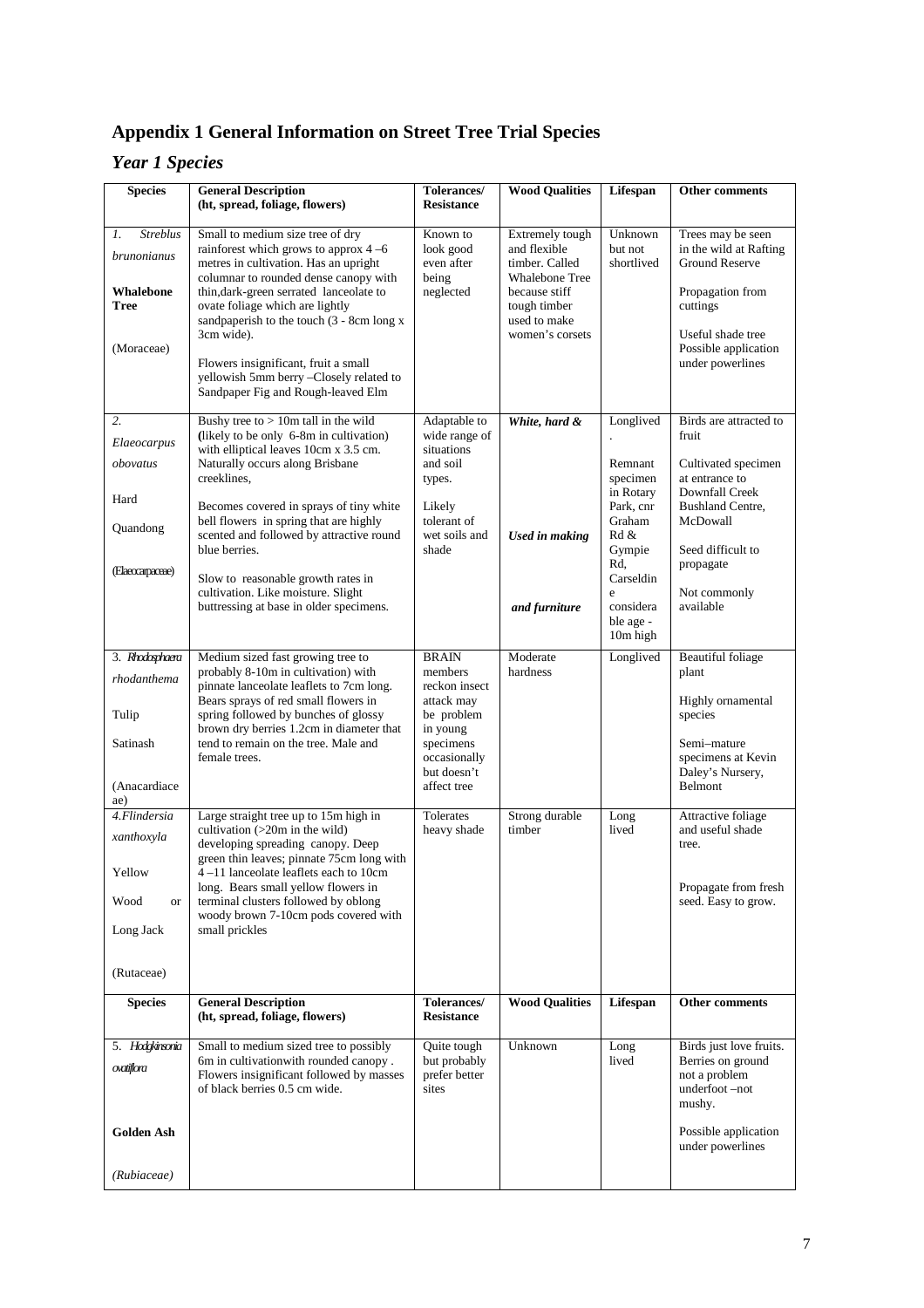## *Year 2 species*

| <b>Species</b>      | <b>General Description</b>                                                                         | <b>Tolerances</b>                 | Wood             | Lifespan           | <b>Specimen</b>                    | Other comments                                                          |
|---------------------|----------------------------------------------------------------------------------------------------|-----------------------------------|------------------|--------------------|------------------------------------|-------------------------------------------------------------------------|
|                     |                                                                                                    | I                                 | <b>Qualities</b> |                    | location                           |                                                                         |
| Rapanea<br>1.       | Small tree to 6 m with thick stiff                                                                 | <b>Resistances</b><br>Hardy       | Fairly           | Unknown            | Unknown                            | Attractive foliage,                                                     |
| variabilis          | and glossy oblance olate leaves 3 -                                                                |                                   | tough?           | but not            |                                    | Propagation from                                                        |
|                     | 10cm long. Bears small cream<br>flowers in clusters on old wood                                    |                                   |                  | short lived        |                                    | cuttings or seed,<br>Comparable to                                      |
| <b>Muttonwood</b>   | followed by small blue fruits                                                                      |                                   |                  |                    |                                    | size and shape of<br>Pittosporum                                        |
| (Myrsinaceae)       |                                                                                                    |                                   |                  |                    |                                    | rhombifolium                                                            |
| Alectryon<br>2.     | Small tree of dry rainforest with                                                                  |                                   |                  |                    | Mature                             | Attractive foliage                                                      |
| tomentosus          | rounded canopy to 6-8 m high with<br>compound leaves 5-12cm long                                   | Hardy                             | Tough            | Unknown<br>but not | specimen<br>growing at             |                                                                         |
| <b>Hairy Bird's</b> | with serrated hairy leaflets.<br>Produces black seeds embedded in<br>red aril. Smooth grey trunk.  |                                   |                  | short lived        | 41 Loch St<br>West End<br>on       |                                                                         |
| Eye                 | Flowers insignificant.                                                                             |                                   |                  |                    | fenceline in                       |                                                                         |
| (Sapindaceae)       |                                                                                                    |                                   |                  |                    | front yard.                        |                                                                         |
| 3.Dissiliaria       |                                                                                                    |                                   |                  |                    |                                    |                                                                         |
| baloghioides        | Medium rainforest tree with<br>cylindrical shape to 8m in                                          | Unknown                           | Hard             | Long<br>lived      | Mature<br>specimens<br>in Bancroft | Very tough tree<br>and extremely                                        |
| <b>Lancewood</b>    | cultivation. Leaves glossy,<br>elliptical or ovate 6-11cm long.<br>Brown bark shed in strips.      |                                   |                  |                    | Park.                              | ornamental with<br>deep pink flushes<br>of new growth<br>appearing like |
| (Euphorbiaceae)     |                                                                                                    |                                   |                  |                    |                                    | flowers.                                                                |
| 4 Aphananthe        | Small to medium tree to 8m with                                                                    | Unknown                           | Tough            | Unknown            | Unknown                            |                                                                         |
| phillipinensis      | dark green foliage. Grows along<br>creek flats but will grow on<br>hillsides also. Clear trunk and | but likely to<br>be very<br>hardy |                  |                    |                                    |                                                                         |
| <b>Native Elm</b>   | dense lollypop canopy.                                                                             |                                   |                  |                    |                                    |                                                                         |
| (Ulmaceae)          | Very ornamental trunk with flanges<br>and scaly bark                                               |                                   |                  |                    |                                    |                                                                         |
| 5.Brachychiton      | Medium to large tree with thick                                                                    | Hardy in                          | Unknown          | Not                | Small older                        | Very large tree                                                         |
| discolor            | trunk to possibly                                                                                  | most                              |                  | shortlived         | specimen in                        | with stout trunk;                                                       |
|                     | $10 - 15m$ in cultivation                                                                          | situations<br>and heavy           |                  |                    | garden bed<br>of Suncorp           | Needs very wide<br>footpaths; Will                                      |
| $\mathbf{Lacebar}k$ | Becomes covered in pink bell<br>shaped flower in clusters from                                     | soils and<br>responds to          |                  |                    | $-Metway$<br>building at           | drop leaves<br>regularly; Flowers                                       |
|                     | Nov-Jan.                                                                                           | fertiliser                        |                  |                    | corner of                          | heavily in dry                                                          |
| (Sterculiaceae)     |                                                                                                    | when<br>young                     |                  |                    | Turbot and<br>Upper<br>Albert Sts. | years                                                                   |
| 6.<br>Atalaya       | Small to medium tree of dry                                                                        | Supertough                        | Hardy?           | Long               | Unknown -                          | Fairly ornamental                                                       |
| salicifolia         | rainforest (6-8 m high).<br>Moderately fast growth rate.                                           | -could take<br>all sites          |                  | lived              | ask<br>Kenneth                     | tree with great<br>toughness with                                       |
|                     | Not seen open grown but likely to                                                                  | except wet<br>feet                |                  |                    | McClymont<br>X71489                | decent shade                                                            |
| <b>Scrub White</b>  | be more columnar than rounded                                                                      |                                   |                  |                    |                                    |                                                                         |
| wood                |                                                                                                    |                                   |                  |                    |                                    |                                                                         |
| (Sapindaceae)       |                                                                                                    |                                   |                  |                    |                                    |                                                                         |